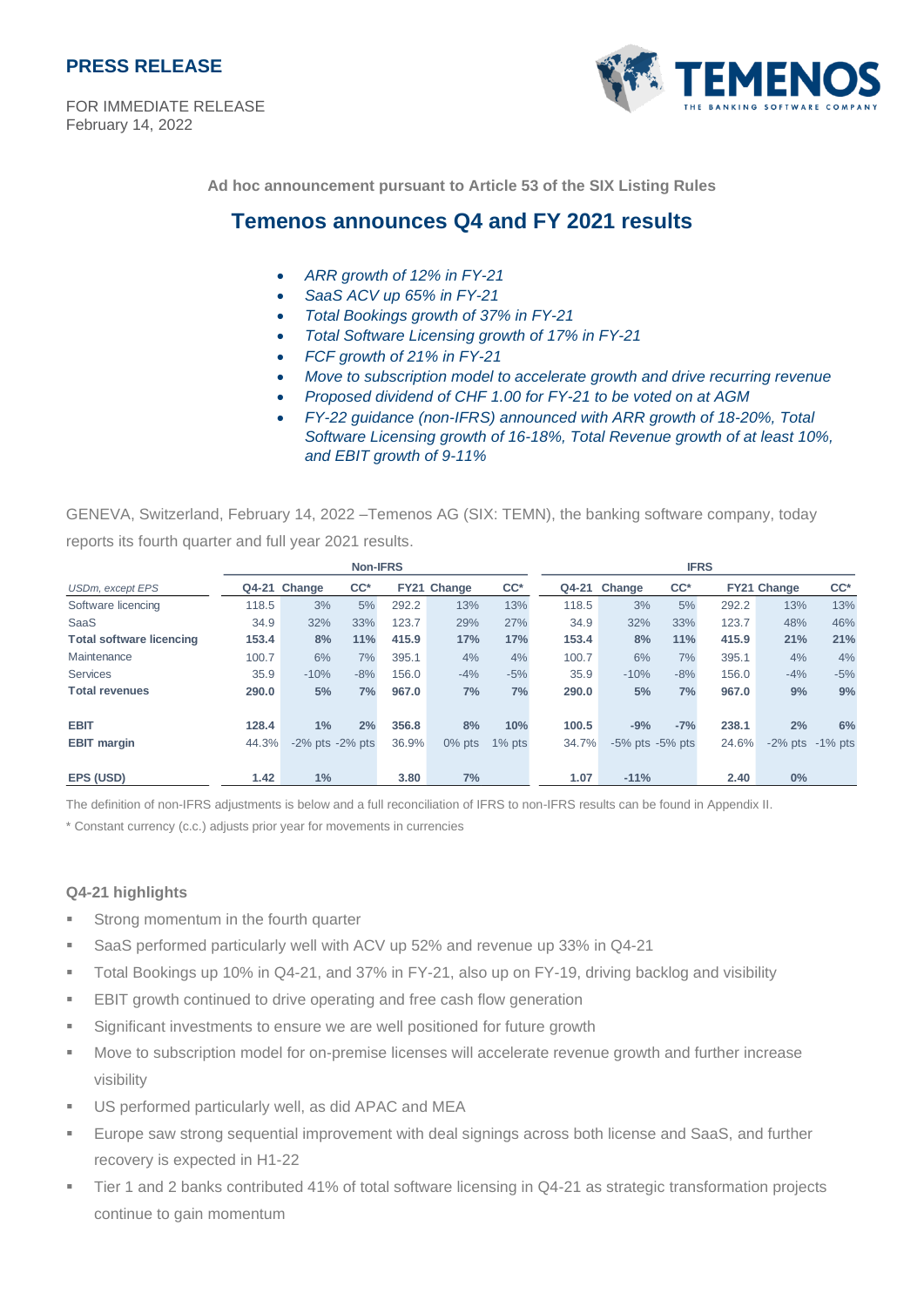FOR IMMEDIATE RELEASE February 14, 2022



- 19 new client wins in Q4-21, total of 63 new customer wins in FY-21
- 98 implementation go-lives in the quarter, total of 345 go-lives across all clients
- Well positioned for strong growth in 2022

### **Q4 and FY 2021 financial summary (non-IFRS)**

- Total Bookings growth of 10% in Q4-21 and 37% in FY-21 c.c.
- SaaS Annual Contract Value (ACV) of USD17m, 52% growth in Q4-21 and 65% growth in FY-21
- Annual Recurring Revenue growth of 12% in Q4-21 and 12% in FY-21 c.c.
- Non-IFRS SaaS revenue growth of 33% in Q4-21 and 27% in FY-21 c.c.
- Non-IFRS total software licensing revenues up 11% in Q4-21 and 17% in FY-21 c.c.
- Non-IFRS total revenue up 7% c.c. in Q4-21 and 7% in FY-21 c.c.
- Non-IFRS EBIT growth of 2% in Q4-21 and 10% in FY-21 c.c.
- FY-21 non-IFRS EBIT margin of 36.9%, up 1% points c.c.
- Operating Cash Flow growth of 16% and Free Cash Flow growth of 21% in FY-21
- **Exercise at 1.8x at year end**
- DSOs at 117 days
- Profit and cash flow strength support proposed dividend of CHF1.00, an 11% annual increase

### Commenting on the results, **Temenos CEO Max Chuard said:**

"We had a great end to 2021, with strong growth as the sales environment continued to improve and we are now at pre-Covid levels in closure rates and predictability. Our US business performed particularly well and I was pleased with the good level of deal signings in Europe in the fourth quarter. Activity with Tier 1 and 2 banks continued to increase, making up 41% of our total software licensing in Q4-21. We clearly see acceleration in the market post the pandemic, and banks no longer have a choice but to invest in their core banking and customer experience platforms. The unbundling of manufacturing and distribution is fundamentally changing our market and creating opportunities for so many new business models. I am proud that we have been able to capitalize on this, winning significant market share in the non-incumbent space through the strength of our open platform and the Temenos Banking Cloud while our sales to the traditional banking market have regained their poise post the pandemic.

I am also very excited to announce our move to a subscription model for our traditional on-premise business from 2022, which enables us to capture greater value and accelerate our growth from 2022. We see an increasing number of clients across all tiers asking for subscription-based pricing. We will sell five-year subscription contracts for on-premise license and maintenance as standard, including for renewals. This move will also expand long-term value creation potential, increase total contract values and significantly accelerate our growth, in particular ARR as well as TSL and EBIT. We now expect ARR to grow 20-25% CAGR 2021-25 to reach USD 1.3bn by 2025, equal to 85% or more of our total revenue.

Looking forward to 2022, we are starting the year from a position of great strength. Our open platform is the leader in our market, and we have demonstrated our ability to win deals across both incumbents and non-incumbents, with our market share even higher in the non-incumbent segment. We have a robust R&D and innovation roadmap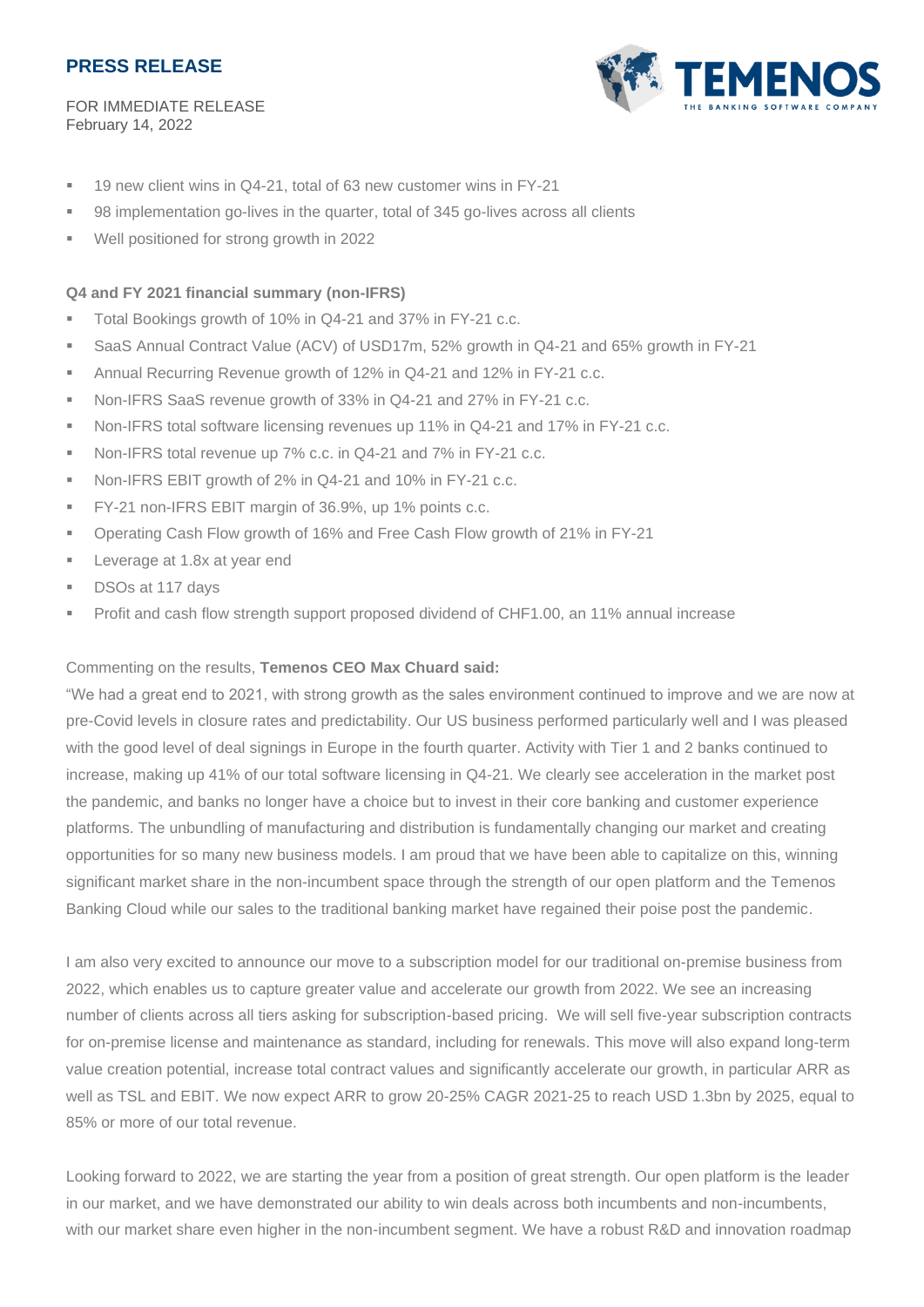FOR IMMEDIATE RELEASE February 14, 2022



and the strongest deal pipeline across regions since before the pandemic. Activity with tier 1 and 2 banks is increasing as is deal activity in Europe. I am confident this will be a great year for Temenos."

#### Commenting on the results, **Temenos CFO Takis Spiliopoulos said**:

"Q4 was another strong quarter of growth across the P&L. We had particularly strong SaaS bookings in Q4, with USD17m of SaaS ACV across new and existing clients. This represents 52% growth in the quarter and 65% for the full year. SaaS revenue also accelerated to 33% growth in Q4 and 27% for the full year, and going forward we expect SaaS revenue to grow much more closely in line with ACV. With maintenance growing 7% in the quarter as expected, we had strong ARR growth of 12% in Q4 and also for the full year. Licenses also grew a healthy 5% in the quarter, and 13% for the full year. We generated USD 293m of Total Bookings in Q4, an increase of 10% for the quarter and 37% for the full year, as we continue to add to our backlog. The move to a subscription model in 2022 will further accelerate ARR and Total Software Licensing growth and ultimately EBIT.

Our track record of strong cash generation continued, with an operating cash inflow of USD 473m in FY-21, up 16%, and we generated USD 358m of Free Cash Flow in FY-21, up 21%. Debt leverage was at 1.8x, approaching our target run-rate of 1.5-2.0x and fully deleveraging from our Kony acquisition within 2 years. With our strength of balance sheet, we have proposed a dividend of CHF 1.00 for FY-21.

We initiate our guidance for 2022, with ARR growth of 18-20%, Total Software Licensing growth of 16-18% and Total Revenue growth of at least 10%. Lastly, we expect EBIT to grow 9-11% for the year. We expect to continue converting 100%+ of EBITDA into operating cash, and we expect our FY-22 tax rate to be between 18-20%.'

#### **Revenue**

IFRS revenue was USD 290.0m for the quarter, an increase of 5% vs. Q4-20. Non-IFRS revenue was USD 290.0m for the quarter, an increase of 5% vs. Q4-20. IFRS total software licensing revenue for the quarter was USD 153.4m, an increase of 8% vs. Q4-20. Non-IFRS total software licensing revenue was USD 153.4m for the quarter, an increase of 8% vs. Q4-20.

#### **EBIT**

IFRS EBIT was USD 100.5m for the quarter, a decrease of 9% vs. Q4-20. Non-IFRS EBIT was USD 128.4m for the quarter, an increase of 1% vs. Q4-20. Non-IFRS EBIT margin was 44.3%, down 2% point vs. Q4-20.

#### **Earnings per share (EPS)**

IFRS EPS was USD 1.07 for the quarter, a decrease of 11% vs. Q4-20. Non-IFRS EPS was USD 1.42 for the quarter, an increase of 1% vs. Q4-20.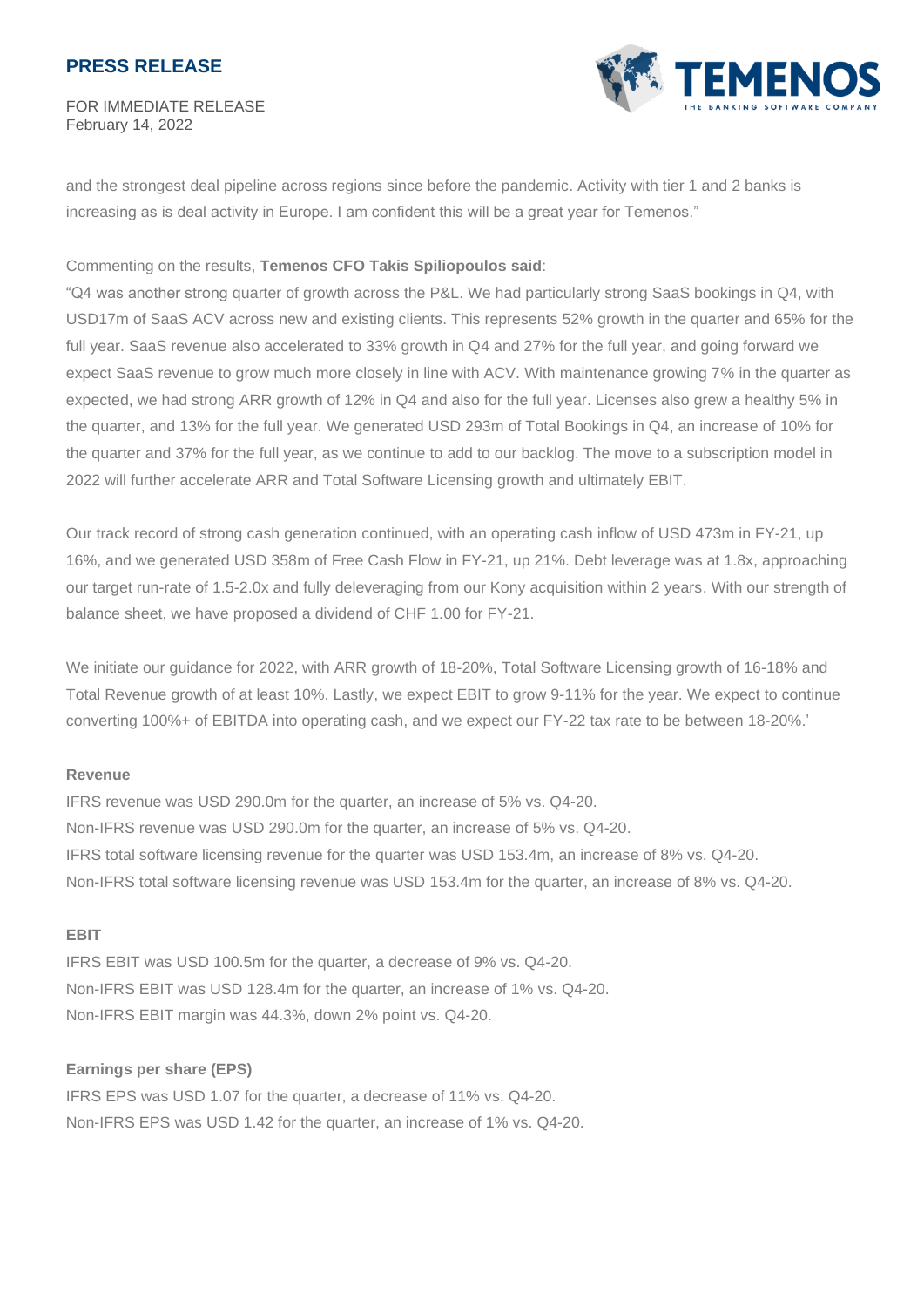FOR IMMEDIATE RELEASE February 14, 2022



### **Cash flow**

IFRS operating cash was an inflow of USD 473m in FY-21, an increase of 16% and representing an LTM conversion of 124% of IFRS EBITDA into operating cash. USD 358m of Free Cash Flow was generated in FY-21, an increase of 21% vs. FY-20.

### **Dividend**

Taking into account the strength of profit growth and cash generation, as well as the expected strength of future cash flows, subject to shareholder approval at the AGM on 25 May 2022, Temenos intends to pay a dividend of CHF 1.00 per share in 2022. The timing for the dividend payment will be as follows:

- 25 May AGM approval
- 30 May Shares trade ex-dividend
- 31 May Record date
- 1 June Payment date

The dividend will be taken from the retained earnings (cash dividend) and therefore taxable (WHT 35%).

### **Move to subscription revenue and impact on future reporting**

Temenos will sell five-year subscription contracts for on-premise license and maintenance as standard from 2022, including for renewals. This will accelerate growth by capturing greater contract value and accelerate the shift to more financial performance driven by a much higher proportion of recurring revenues. To reflect this change, an additional revenue line will be added to the P&L for recognition of Subscription licenses.

| Total Software Licensing (old)    | Total Software Licensing (new)    |
|-----------------------------------|-----------------------------------|
| + License revenue                 | + License revenue                 |
| l+ SaaS                           | + Subscription                    |
|                                   | l + SaaS                          |
| =Total Software Licensing revenue | =Total Software Licensing revenue |

The impact of the move to a subscription model on P&L, cash and ARR is shown for illustrative purposes below: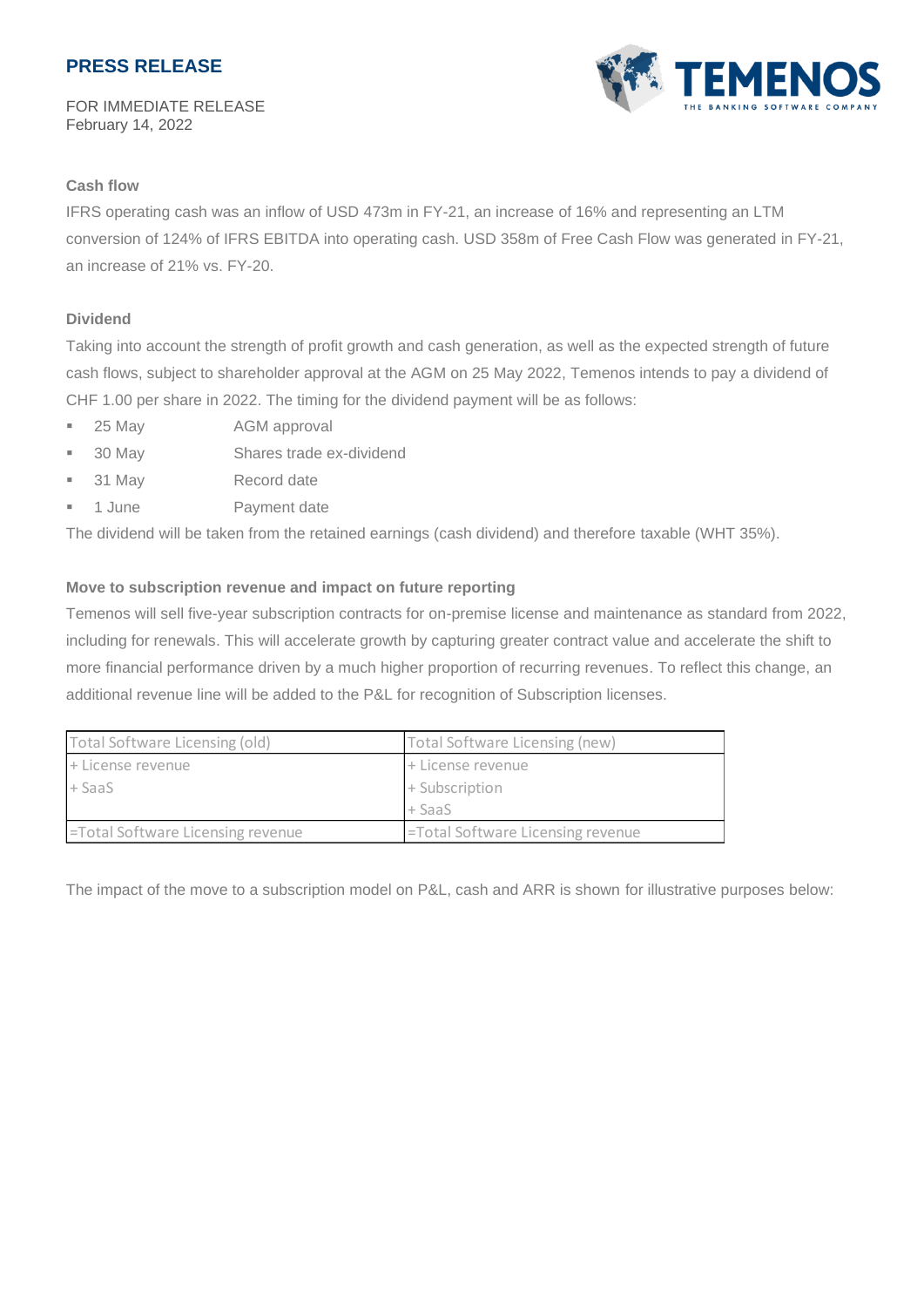**MEN** 

FOR IMMEDIATE RELEASE February 14, 2022





Note: Based on our standard 5 year term contract and based on IFRS15 standards

### **2022 non-IFRS guidance**

The guidance for 2022 is non-IFRS and in constant currencies.

- ARR growth of 18-20%
- Total Software Licensing growth of 16-18%
- Total revenue growth of at least 10%
- EBIT growth of +9-11%
- 100%+ conversion of EBITDA into operating cash flow
- **Expected FY 2022 tax rate of 18-20%**

#### **Medium term targets by/for 2025**

The medium-term targets by/for are non-IFRS and in constant currencies.

- ARR growth of 20-25% CAGR 2021-25 to reach c.USD1.3bn of ARR by 2025
- Total Software Licensing growth of 15-20% CAGR 2021-25
- Total revenue growth of 10-15% CAGR 2021-25
- EBIT margin to reach c.41% by 2025
- Free Cash Flow growth of 10-15% CAGR 2021-26 to reach >USD600m by 2026

### **Currency assumptions for 2022 guidance**

In preparing the 2022 guidance, the Company has assumed the following:

- **EUR to USD exchange rate of 1.14;**
- GBP to USD exchange rate of 1.35; and
- USD to CHF exchange rate of 0.91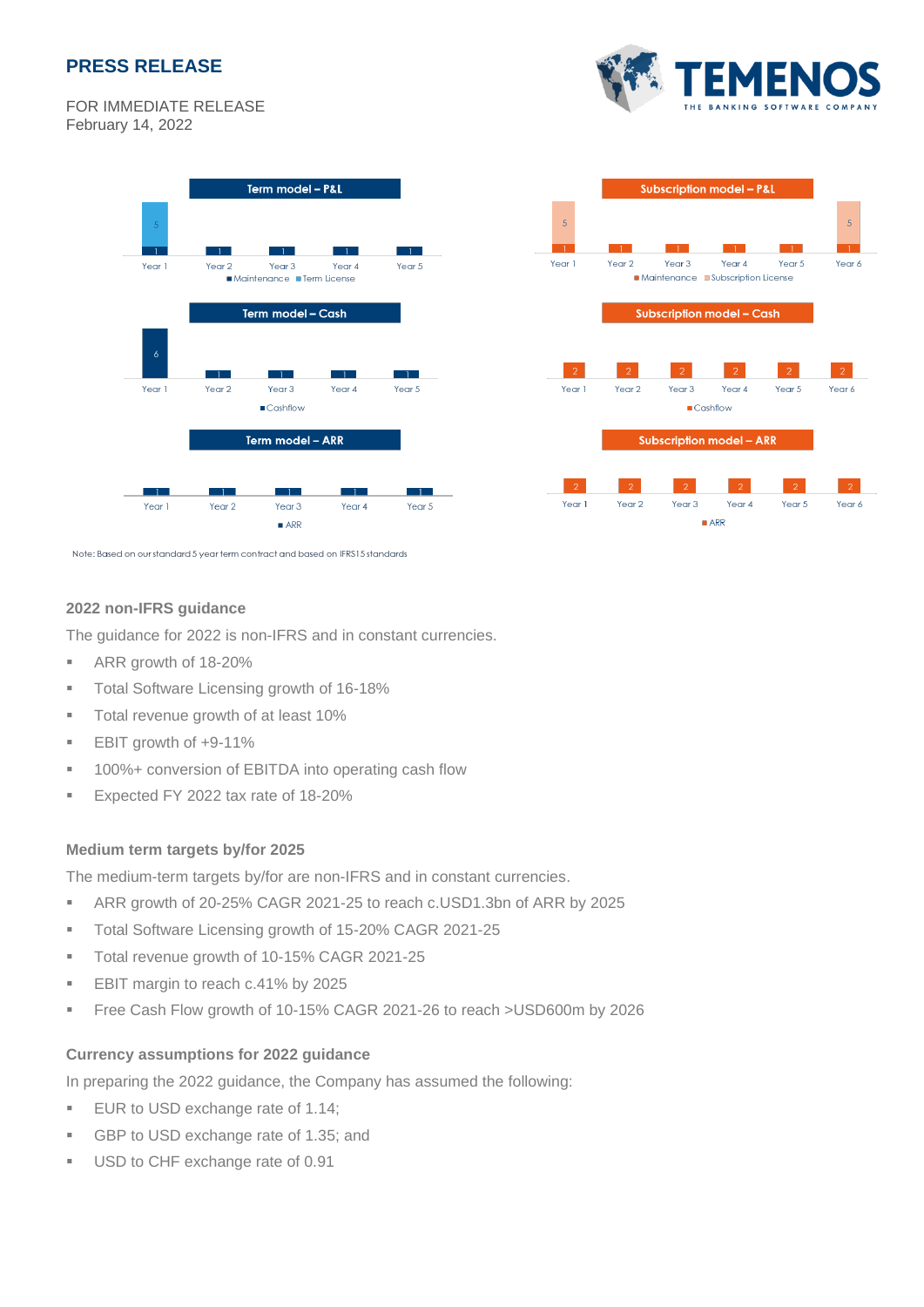FOR IMMEDIATE RELEASE February 14, 2022



#### **Conference call and webcast**

At 19.00 CET / 18.00 GMT / 13.00 EST, today, February 14, 2022, Max Chuard, CEO, and Takis Spiliopoulos, CFO, will host a webcast to present the results and offer an update on the business outlook. The webcast can be accessed through the following link:

#### Q4 2021 [webcast link](https://services.choruscall.com/mediaframe/webcast.html?webcastid=2ytDcMTF)

Please use the webcast in the first instance if at all possible to avoid delays in joining the call. For those who cannot access the webcast, the following dial-in details can be used as an alternative. Please dial-in 15 minutes before the call commences.

Switzerland / Europe: + 41 (0) 58 310 50 00 United Kingdom: + 44 (0) 207 107 06 13 United States: + 1 (1) 631 570 56 13

#### **Non-IFRS financial Information**

Readers are cautioned that the supplemental non-IFRS information presented in this press release is subject to inherent limitations. It is not based on any comprehensive set of accounting rules or principles and should not be considered as a substitute for IFRS measurements. Also, the Company's supplemental non-IFRS financial information may not be comparable to similarly titled non-IFRS measures used by other companies. The Company's non-IFRS figures exclude share-based payments and related social charges costs, any deferred revenue write-down resulting from acquisitions, discontinued activities that do not qualify as such under IFRS, acquisition related charges such as financing costs, advisory fees and integration costs, charges as a result of the amortisation of acquired intangibles, costs incurred in connection with a restructuring program or other organizational transformation activities planned and controlled by management, and adjustments made to reflect the associated tax charge relating to the above items.

Below are the accounting elements not included in the 2022 non-IFRS guidance.

- FY 2022 estimated share-based payments and related social charges charges of c.5% of revenue
- FY 2022 estimated amortisation of acquired intangibles of USD 50m
- FY 2022 estimated restructuring costs of USD 10m

Restructuring costs include realizing R&D, operational and infrastructure efficiencies. These estimates do not include impact of any further acquisitions or restructuring programs commenced after February 14, 2022. The above figures are estimates only and may deviate from expected amounts.

#### **Other definitions**

SaaS ACV is Annual Contract Value which is the annual value of incremental business taken in-year. This includes new customers, up-sell and cross-sell. It only includes the recurring element of the contract and excludes variable elements.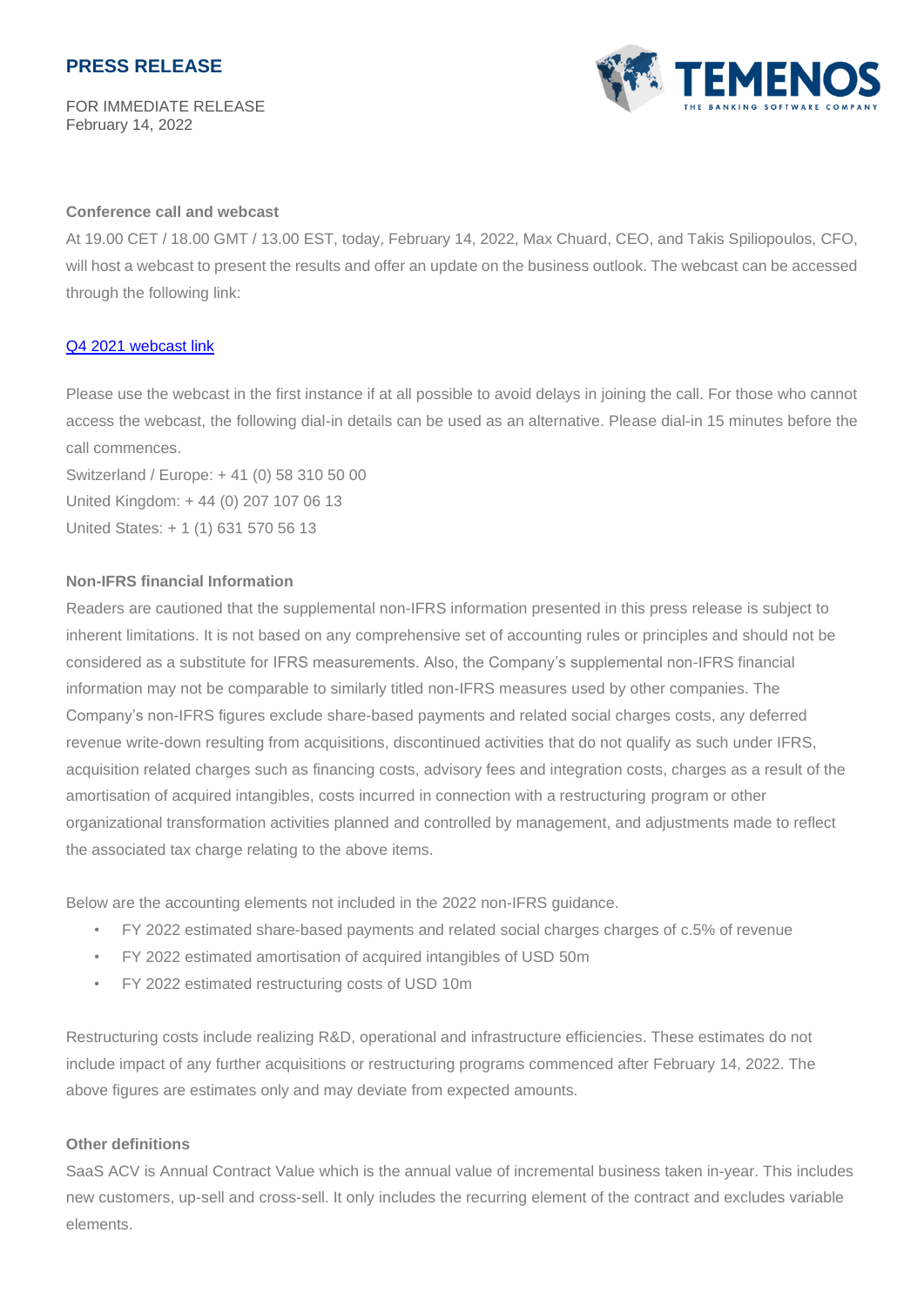FOR IMMEDIATE RELEASE February 14, 2022



Total Bookings includes fair value of license contract value, committed maintenance contract value on license, and SaaS committed contract value. All must be committed and evidenced by duly signed agreements.

#### **Investor and media contacts**

### **Investors** Adam Snyder Head of Investor Relations, Temenos Email: [asnyder@temenos.com](mailto:asnyder@temenos.com) Tel: +41 22 708 1515

**Media** Haya Herbert-Burns Teneo for Temenos Email: haya.herbertburns@teneo.com Tel: +44 203 757 9257

#### **About Temenos**

Temenos AG (SIX: TEMN) is the world's leader in banking software. Over 3,000 banks across the globe, including 41 of the top 50 banks, rely on Temenos to process both the daily transactions and client interactions of more than 500 million banking customers. Temenos offers cloud-native, cloud-agnostic and AI-driven front office, core banking, payments and fund administration software enabling banks to deliver frictionless, omnichannel customer experiences and gain operational excellence.

Temenos software is proven to enable its top-performing clients to achieve cost-income ratios of 26.8%, half the industry average, and returns on equity of 29%, three times the industry average. These clients also invest 51% of their IT budget on growth and innovation versus maintenance, which is double the industry average, proving the banks' IT investment is adding tangible value to their business. For more information please visit [www.temenos.com.](http://www.temenos.com/)

**Appendix I – Q4 2021 IFRS primary statements**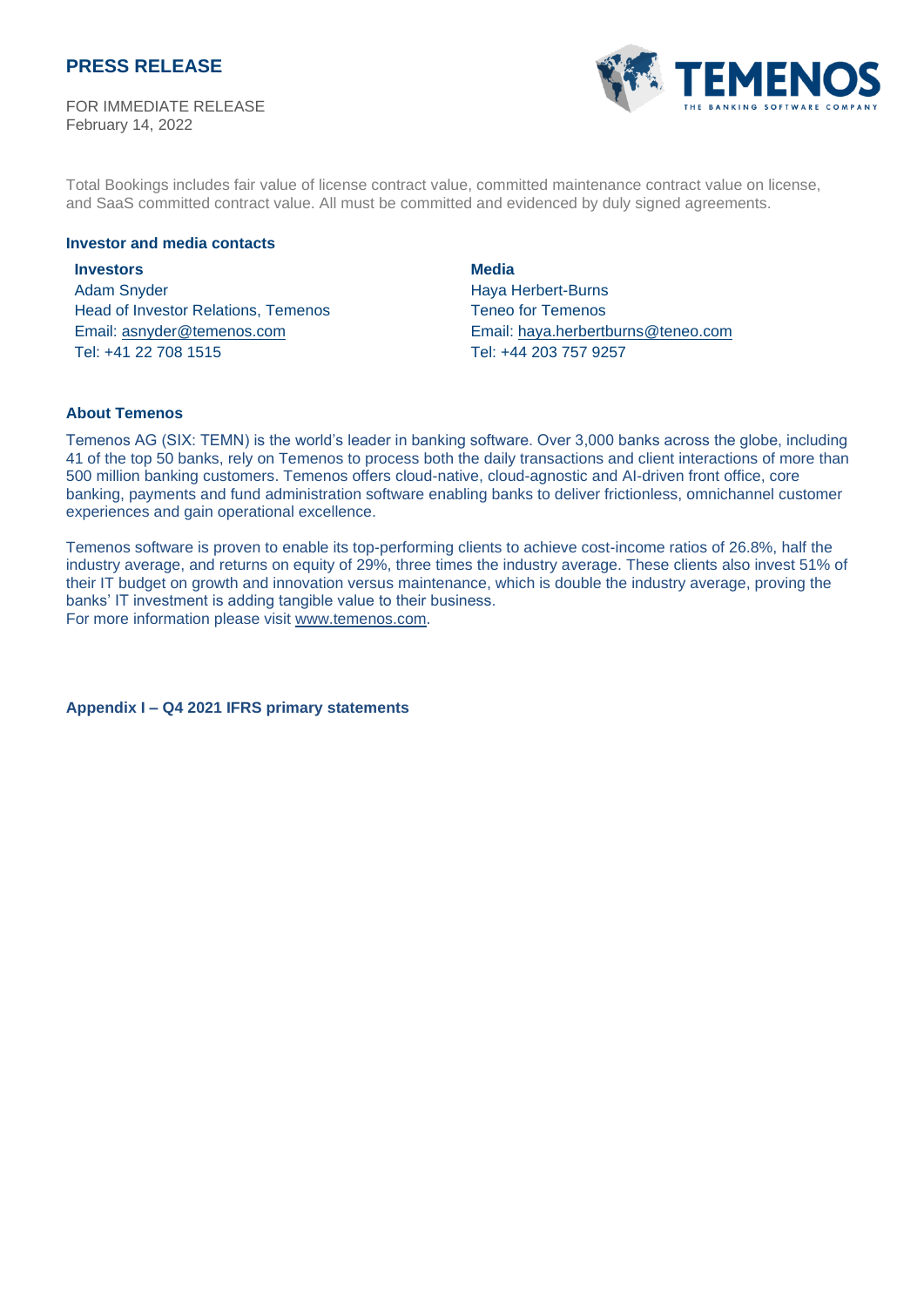#### FOR IMMEDIATE RELEASE February 14, 2022



### **TEMENOS AG**

#### *All amounts are expressed in thousands of US dollars*

*except earnings per share*

|                                      | Three months to<br>31 December 2021 | Three months to<br>31 December 2020 | <b>Twelve months to</b><br>31 December 2021 | Twelve months to<br>31 December 2020 |
|--------------------------------------|-------------------------------------|-------------------------------------|---------------------------------------------|--------------------------------------|
| <b>Revenues</b>                      |                                     |                                     |                                             |                                      |
| Software licensing                   | 118,511                             | 115,277                             | 292,195                                     | 259,481                              |
| SaaS                                 | 34,882                              | 26,455                              | 123,718                                     | 83,586                               |
| Total software licensing             | 153,393                             | 141,732                             | 415,913                                     | 343,067                              |
| Maintenance                          | 100,724                             | 95,397                              | 395,072                                     | 381,237                              |
| Services                             | 35,901                              | 39,946                              | 156,017                                     | 163,054                              |
| Total revenues                       | 290,018                             | 277,075                             | 967,002                                     | 887,358                              |
| <b>Operating expenses</b>            |                                     |                                     |                                             |                                      |
| Sales and marketing                  | (62, 750)                           | (52, 199)                           | (219, 817)                                  | (159, 042)                           |
| Services                             | (34, 269)                           | (34, 461)                           | (141, 793)                                  | (149, 743)                           |
| Software development and maintenance | (73, 717)                           | (62,988)                            | (277, 550)                                  | (274, 938)                           |
| General and administrative           | (18, 742)                           | (16,999)                            | (89, 758)                                   | (70, 035)                            |
| Total operating expenses             | (189, 478)                          | (166, 647)                          | (728, 918)                                  | (653, 758)                           |
| <b>Operating profit</b>              | 100,540                             | 110,428                             | 238,084                                     | 233,600                              |
| Other expenses                       |                                     |                                     |                                             |                                      |
| Net interest expenses                | (5,680)                             | (5,928)                             | (23, 386)                                   | (27, 739)                            |
| Borrowing facility expenses          | (464)                               | (857)                               | (2,017)                                     | (2, 382)                             |
| Foreign exchange (loss) / gain       | (466)                               | (343)                               | (1, 165)                                    | 751                                  |
| Total other expenses                 | (6,610)                             | (7, 128)                            | (26, 568)                                   | (29, 370)                            |
| <b>Profit before taxation</b>        | 93,930                              | 103,300                             | 211,516                                     | 204,230                              |
| Taxation                             | (16, 927)                           | (15, 238)                           | (38, 146)                                   | (29, 210)                            |
| Profit for the period                | 77,003                              | 88,062                              | 173,370                                     | 175,020                              |
| Earnings per share (in US\$):        |                                     |                                     |                                             |                                      |
| basic                                | 1.08                                | 1.22                                | 2.42                                        | 2.43                                 |
| diluted                              | 1.07                                | 1.20                                | 2.40                                        | 2.39                                 |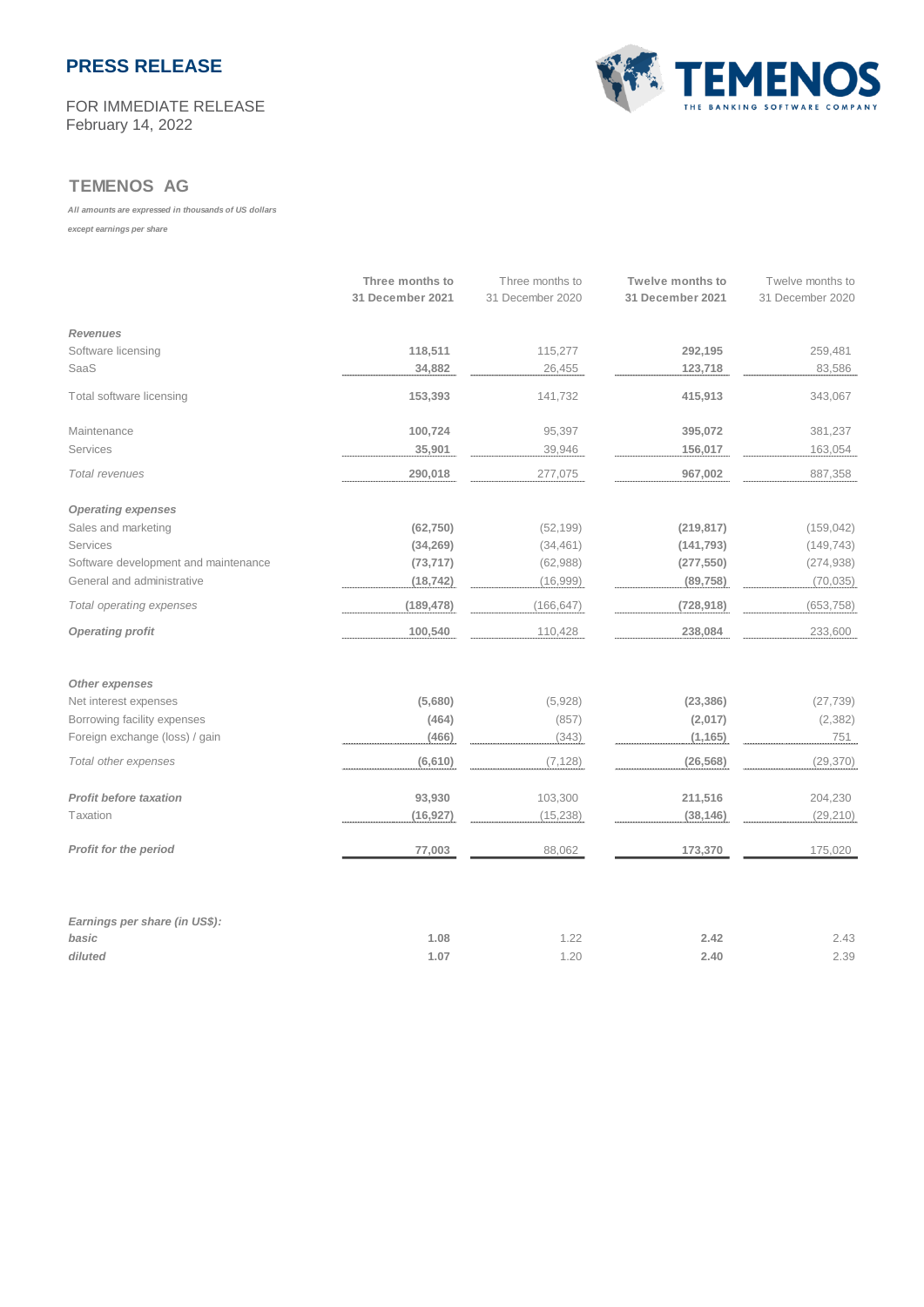#### FOR IMMEDIATE RELEASE February 14, 2022



### **TEMENOS AG**

*All amounts are expressed in thousands of US dollars*

|                                     | 31 December<br>2021 | 30 September<br>2021 | 31 December<br>2020 |
|-------------------------------------|---------------------|----------------------|---------------------|
| Assets                              |                     |                      |                     |
| <b>Current assets</b>               |                     |                      |                     |
| Cash and cash equivalents           | 139,322             | 85,463               | 110,195             |
| Trade receivables                   | 272,040             | 275,154              | 268,968             |
| Other receivables                   | 67,194              | 69,545               | 67,135              |
| Total current assets                | 478,556             | 430,162              | 446,298             |
| <b>Non-current assets</b>           |                     |                      |                     |
| Property, plant and equipment       | 59,415              | 59,220               | 62,930              |
| Intangible assets                   | 1,597,110           | 1,608,442            | 1,667,704           |
| Trade receivables                   | 38,479              | 15,831               | 4,802               |
| Other long term assets              | 37,396              | 25,221               | 5,484               |
| Deferred tax assets                 | 23,128              | 29,945               | 28,473              |
| Total non-current assets            | 1,755,528           | 1,738,659            | 1,769,393           |
| <b>Total assets</b>                 | 2,234,084           | 2,168,821            | 2,215,691           |
| <b>Liabilities and equity</b>       |                     |                      |                     |
| <b>Current liabilities</b>          |                     |                      |                     |
| Trade and other payables            | 191,930             | 187,844              | 149,926             |
| Deferred revenues *                 | 371,613             | 295,806              | 324,084             |
| Income tax liabilities              | 98,274              | 89,561               | 75,780              |
| <b>Borrowings</b>                   | 211,009             | 211,299              | 21,518              |
| <b>Total current liabilities</b>    | 872,826             | 784,510              | 571,308             |
| <b>Non-current liabilities</b>      |                     |                      |                     |
| <b>Borrowings</b>                   | 748,849             | 846,846              | 956,338             |
| Deferred tax liabilities            | 96,405              | 96,869               | 107,231             |
| Trade and other payables            | 1,277               | 924                  | 12,613              |
| Deferred revenues *                 | 26,117              | 21,929               | 32,703              |
| Retirement benefit obligations      | 13,822              | 13,056               | 12,093              |
| Total non-current liabilities       | 886,470             | 979,624              | 1,120,978           |
| <b>Total liabilities</b>            | 1,759,296           | 1,764,134            | 1,692,286           |
|                                     |                     |                      |                     |
| Shareholders' equity                |                     |                      |                     |
| Share capital                       | 252,467             | 252,100              | 249,535             |
| <b>Treasury shares</b>              | (464, 778)          | (464, 778)           | (264, 608)          |
| Share premium and capital reserves  | (218, 330)          | (228, 856)           | (259, 823)          |
| Fair value and other reserves       | (175, 387)          | (156, 871)           | (179,851)           |
| Retained earnings                   | 1,080,816           | 1,003,092            | 978,152             |
| Total shareholders' equity          | 474,788             | 404,687              | 523,405             |
| <b>Total equity</b>                 | 474,788             | 404,687              | 523,405             |
| <b>Total liabilities and equity</b> | 2,234,084           | 2,168,821            | 2,215,691           |

\* Deferred revenue balance which represents prepayment for performance obligation to be wholly satisfied over 12 months after the balance sheet date has been classified as non-current and comparative periods have been restated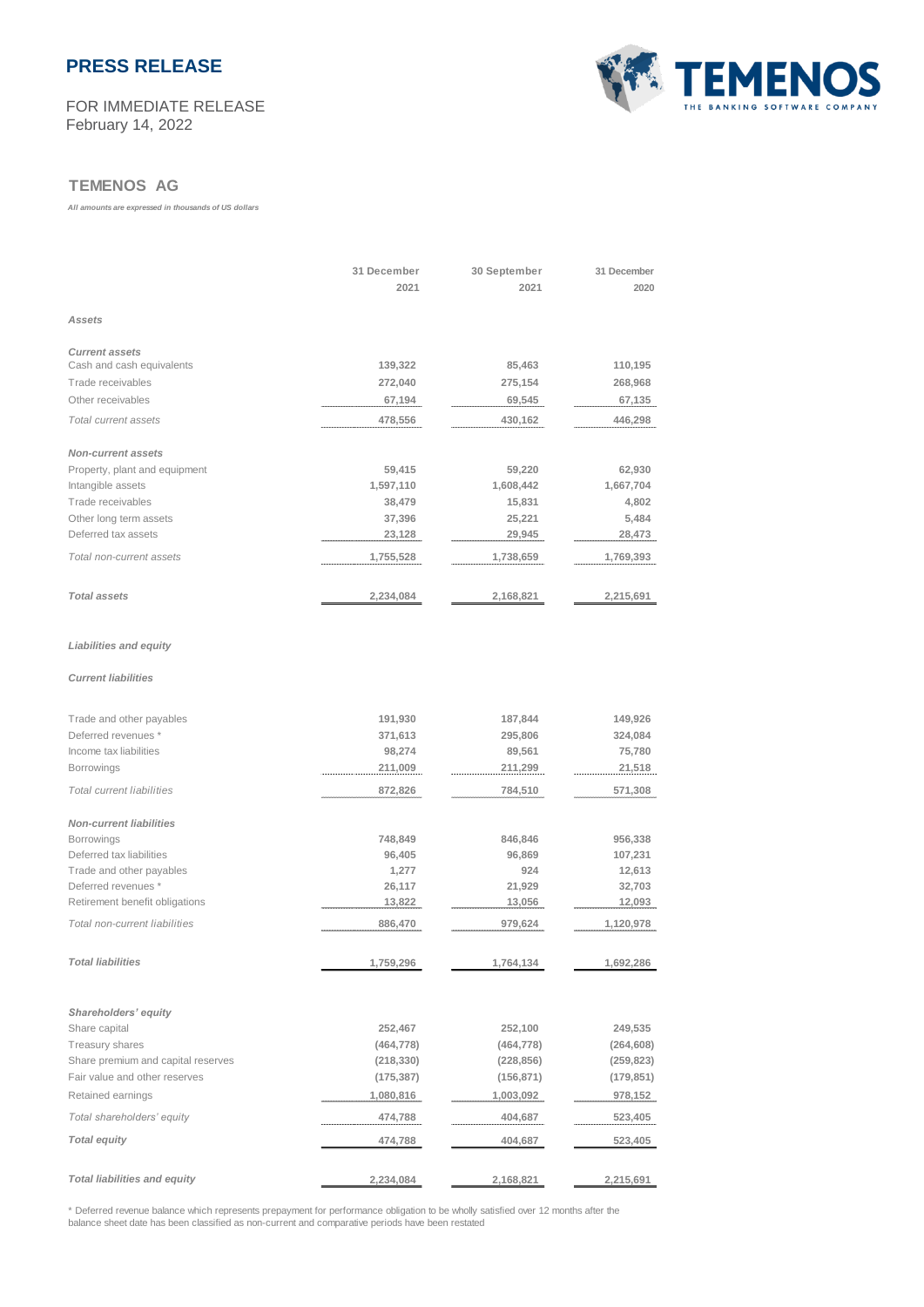FOR IMMEDIATE RELEASE February 14, 2022



### **TEMENOS AG**

*All amounts are expressed in thousands of US dollars*

|                                                                                                     | Three months to<br>31 December 2021 | Three months to<br>31 December 2020 | Twelve months to<br>31 December 2021 31 December 2020 | Twelve months to |
|-----------------------------------------------------------------------------------------------------|-------------------------------------|-------------------------------------|-------------------------------------------------------|------------------|
| Cash flows from operating activities                                                                |                                     |                                     |                                                       |                  |
| Profit before taxation<br>Adjustments:                                                              | 93,930                              | 103,300                             | 211,516                                               | 204,230          |
| Depreciation and amortisation                                                                       | 36,732                              | 37,213                              | 144,033                                               | 148,957          |
| Other non-cash and non-operating items                                                              | 21,074                              | 5,100                               | 75,572                                                | 16,643           |
| Changes in working capital:                                                                         |                                     |                                     |                                                       |                  |
| Trade and other receivables                                                                         | (24, 370)                           | 13,555                              | (56,069)                                              | 50,470           |
| Trade and other payables, and retirement benefit obligations                                        | 9,686                               | (36, 392)                           | 48,611                                                | (72, 101)        |
| Deferred revenues                                                                                   | 81,693                              | 66,697                              | 49,300                                                | 57,996           |
| Cash generated from operations                                                                      | 218,745                             | 189,473                             | 472,963                                               | 406,195          |
| Income taxes paid                                                                                   | (1,688)                             | (9,631)                             | (12, 834)                                             | (23, 236)        |
| Net cash generated from operating activities                                                        | 217,057                             | 179,842                             | 460,129                                               | 382,959          |
| Cash flows from investing activities                                                                |                                     |                                     |                                                       |                  |
| Purchase of property, plant and equipment                                                           | (1,220)                             | (1,768)                             | (8, 157)                                              | (6,934)          |
| Disposal of property, plant and equipment                                                           | 44                                  | 67                                  | 44                                                    | 67               |
| Purchase of intangible assets                                                                       | (702)                               | (631)                               | (3, 434)                                              | (2,829)          |
| Capitalised development costs                                                                       | (29, 535)                           | (19,860)                            | (90, 527)                                             | (76, 315)        |
| Acquisitions of subsidiary, net of cash acquired (includes<br>escrow earn out (deposit) /repayment) |                                     | (250)                               | (1,670)                                               | 23,848           |
| (Acquisition) / disposal of long term loan instruments                                              |                                     | 6,000                               | (19,900)                                              | 6,000            |
| Disposal of investment in equity                                                                    |                                     | 14,052                              |                                                       | 14,052           |
| Purchase and settlement of financial instruments                                                    | (3, 245)                            | (1,992)                             | (8, 129)                                              | (6,627)          |
| Interest received                                                                                   | 9                                   | 542                                 | 247                                                   | 996              |
| Net cash used from investing activities                                                             | (34, 649)                           | (3,840)                             | (131, 526)                                            | (47, 742)        |
| Cash flows from financing activities                                                                |                                     |                                     |                                                       |                  |
| Dividend paid                                                                                       |                                     |                                     | (71, 427)                                             | (63, 355)        |
| Acquisition of treasury shares                                                                      |                                     |                                     | (200, 170)                                            |                  |
| Proceeds from borrowings                                                                            |                                     | 5,040                               | 342,902                                               | 153,407          |
| Repayments of borrowings                                                                            | (115, 014)                          | (172, 247)                          | (327,000)                                             | (424, 243)       |
| Payment of lease liabilities                                                                        | (3,699)                             | (4, 325)                            | (16, 743)                                             | (19, 446)        |
| Interest paid<br>Payment of other financing costs                                                   | (8, 463)                            | (8,747)                             | (19,680)                                              | (23, 487)        |
|                                                                                                     | (933)                               | (675)                               | (3, 847)                                              | (4, 162)         |
| Net cash used from financing activities                                                             | (128, 109)                          | (180, 954)                          | (295, 965)                                            | (381, 286)       |
| <b>Effect of exchange rate changes</b>                                                              | (440)                               | 1,759                               | (3, 511)                                              | 3,479            |
|                                                                                                     |                                     |                                     |                                                       |                  |
| Net increase / (decrease) in cash and cash equivalents<br>in the period                             | 53,859                              | (3, 193)                            | 29,127                                                | (42, 590)        |
| Cash and cash equivalents at the beginning of the period                                            | 85,463                              | 113,388                             | 110,195                                               | 152,785          |
| Cash and cash equivalents at the end of the period                                                  | 139,322                             | 110,195                             | 139,322                                               | 110,195          |